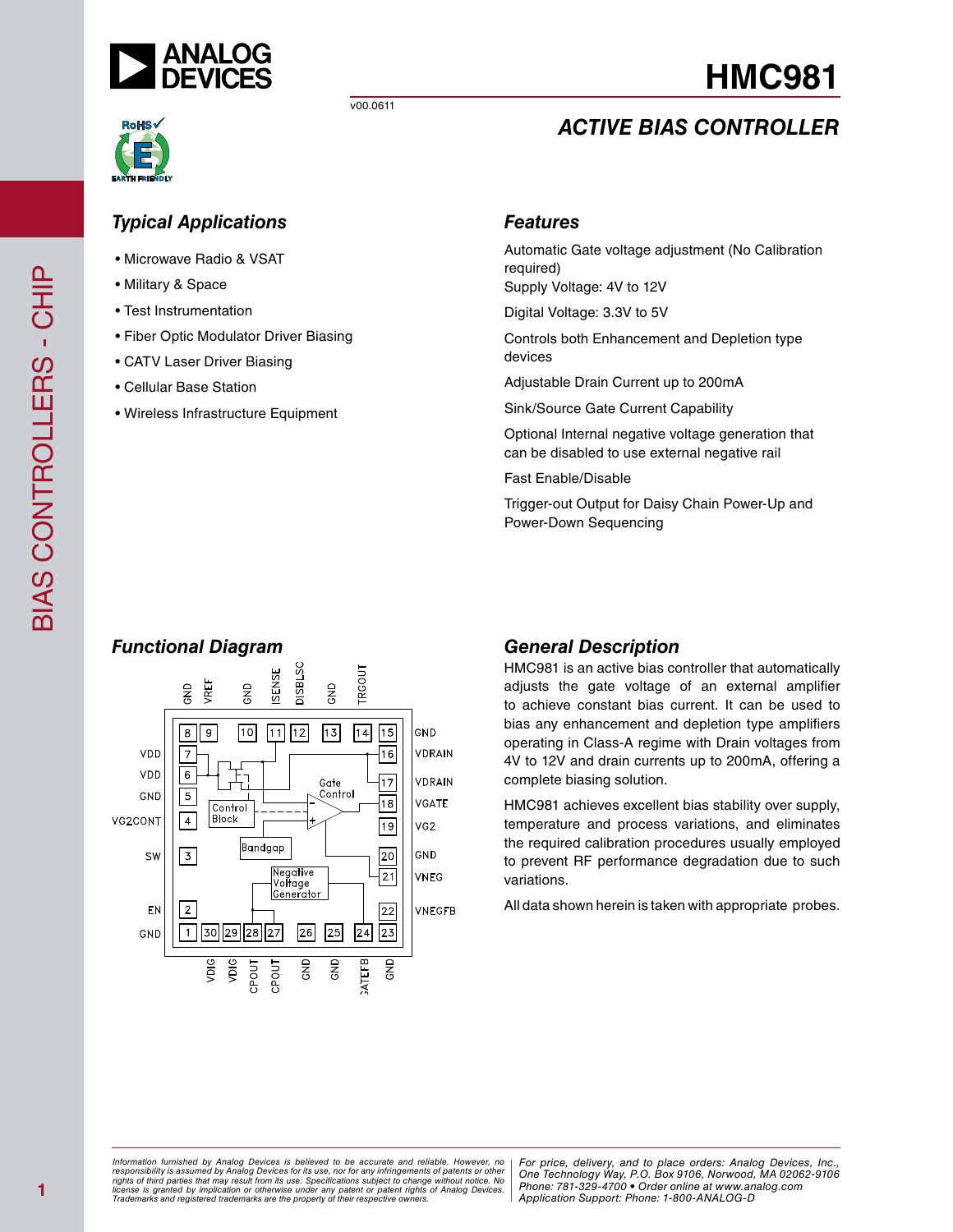

# **HMC981**



# *ACTIVE BIAS CONTROLLER*

# *Electrical Specifications, T<sub>A</sub> = +25°C, VDD=8V, VDIG= 3.3V, Depletion Master*

*Unless Otherwise Noted*

| Parameter                                 | Symbol          | <b>Conditions</b>                         |                   | Min.           | Typ.           | Max.         | Units |
|-------------------------------------------|-----------------|-------------------------------------------|-------------------|----------------|----------------|--------------|-------|
| <b>Supply Voltage</b>                     | Vdd             |                                           |                   | 4              |                | 12           | V     |
|                                           |                 | $VDD = 4V$                                | $EN = VDIG$       |                | $\overline{7}$ |              | mA    |
| <b>VDD Quiescent Current</b>              | IDD             |                                           | $EN = GND$        |                | 3              |              | mA    |
|                                           |                 | $VDD = 8V$                                | $EN = VDIG$       |                | 7.5            |              | mA    |
|                                           |                 |                                           | $EN = GND$        |                | 4              |              | mA    |
| <b>VDIG Quiescent Current</b>             | <b>IDIG</b>     |                                           | $VDIG = 3.3 V$    |                | 3              |              | mA    |
|                                           |                 |                                           | $VDIG = 5 V$      |                | 5              |              | mA    |
| Negative Voltage Output                   | <b>VNEG</b>     |                                           |                   |                | $-2.5$         |              | V     |
| Oscillator Frequency                      | <b>FOSC</b>     |                                           |                   |                | 300            |              | kHz   |
| Voltage Reference                         | <b>VREF</b>     |                                           |                   |                | 1.42           |              | V     |
| Enable Input Threshold                    | <b>ENTHRS</b>   |                                           | Vinlow            |                |                | $\mathbf{1}$ | V     |
|                                           |                 |                                           | Vinhigh           | 1.4            |                |              | V     |
| Switch Input Threshold                    | <b>SWTHRS</b>   |                                           | Vinlow            |                |                | $\mathbf{1}$ | V     |
|                                           |                 |                                           | Vinhigh           | 1.4            |                |              | V     |
| Short Circuit Disable Input Threshold     | <b>DSCTHRS</b>  |                                           | Vinlow            |                |                | $\mathbf{1}$ | V     |
|                                           |                 |                                           | Vinhigh           | 1.4            |                |              | V     |
| <b>VDRAIN Characteristics</b>             |                 |                                           |                   |                |                |              |       |
| <b>DRAIN Current Adjustment Range</b>     | <b>IDRAIN</b>   |                                           | SW=GND            | 20             |                | 80           | mA    |
|                                           |                 | SW=VDIG                                   |                   | 80             |                | 200          | mA    |
| DRAIN Current Change Over Digital Voltage | <b>AIDRAINV</b> |                                           | VDRAIN set to 8V, |                | 0.4            |              | % / V |
| DRAIN Current Change Over Temperature     |                 | IDRAIN set to 160 mA                      |                   |                | 0.02           |              | % /C  |
| <b>DRAIN Range</b>                        | <b>VDRAIN</b>   |                                           |                   | $\overline{4}$ |                | 12           | V     |
| <b>VDRAIN Change Over Temperature</b>     | <b>AVDRAIN</b>  | VDRAIN set to 8V,<br>IDRAIN set to 160 mA |                   |                | 1.5            |              | % /C  |
| <b>VNEG Characteristics</b>               |                 |                                           |                   |                |                |              |       |
| Negative Voltage Output                   | <b>VNEG</b>     |                                           |                   |                | $-2.5$         |              | V     |
|                                           |                 |                                           | $VDD = 4V$        | 0              |                | 8            | mA    |
| <b>VNEG Current Sink</b>                  | <b>INEG</b>     | $VDD = 8V$                                |                   | 0              |                | 15           | mA    |
| <b>VGATE Characteristics</b>              |                 |                                           |                   |                |                |              |       |
| <b>GATE Current Supply</b>                | IG              |                                           |                   | $-0.8$         |                | 0.8          | mA    |
| <b>VGATE Low Level</b>                    | VG_MIN          |                                           |                   |                | <b>VNEG</b>    |              | V     |
| <b>VGATE High Level</b>                   | VG_MAX          |                                           |                   |                | $VNEG+4.5$     |              | V     |
| <b>VG2 Characteristics</b>                |                 |                                           |                   |                |                |              |       |
|                                           |                 |                                           | VG2<1.5V          | $-0.1$         |                | 0.1          | mA    |
| VG2 Current Supply                        | IG <sub>2</sub> |                                           | VG2>1.5V          | $-1$           |                | $\mathbf{1}$ | mA    |
| VG2 Adjustment Range                      | VG <sub>2</sub> |                                           |                   | $\mathbf{1}$   |                | $VDD-1.3$    | V     |
| <b>VDIG Characteristics</b>               |                 |                                           |                   |                |                |              |       |
| Adjustment Range                          | <b>VDIG</b>     |                                           |                   | 3.3            |                | 5            | V     |
|                                           |                 | $VDD = 8 V,$                              |                   |                |                |              |       |
| <b>VDIG Quiescent Current</b>             | <b>IDIG</b>     | $VDIG=EN = 3.3 V$                         |                   |                | 3              |              | mA    |
| <b>SW Characteristics</b>                 |                 |                                           |                   |                |                |              |       |
|                                           |                 |                                           | SW= GND           |                | 10             |              | Ohm   |
| <b>Internal Switch Resistance</b>         | RDS_ON          |                                           | SW=VDIG           |                | 5              |              | Ohm   |

*Formation iurnished by Analog Devices is believed to be accurate and reliable. However, no Hor price, delivery, and to place orders: Analog Devices, In<br>roonsibility is assumed by Analog Devices for its use, nor for any pressult from its use. Specifications subject to change without notice. No*<br>ation or otherwise under any patent or patent rights of Analog Devices Phone: 781-329-4700 • Order online at ww *e* the property of their respective owners. **Application Support: Phone: 1-8** Information furnished by Analog Devices is believed to be accurate and reliable. However, no<br>responsibility is assumed by Analog Devices for its use, nor for any infringements of patents or other<br>rights of third parties th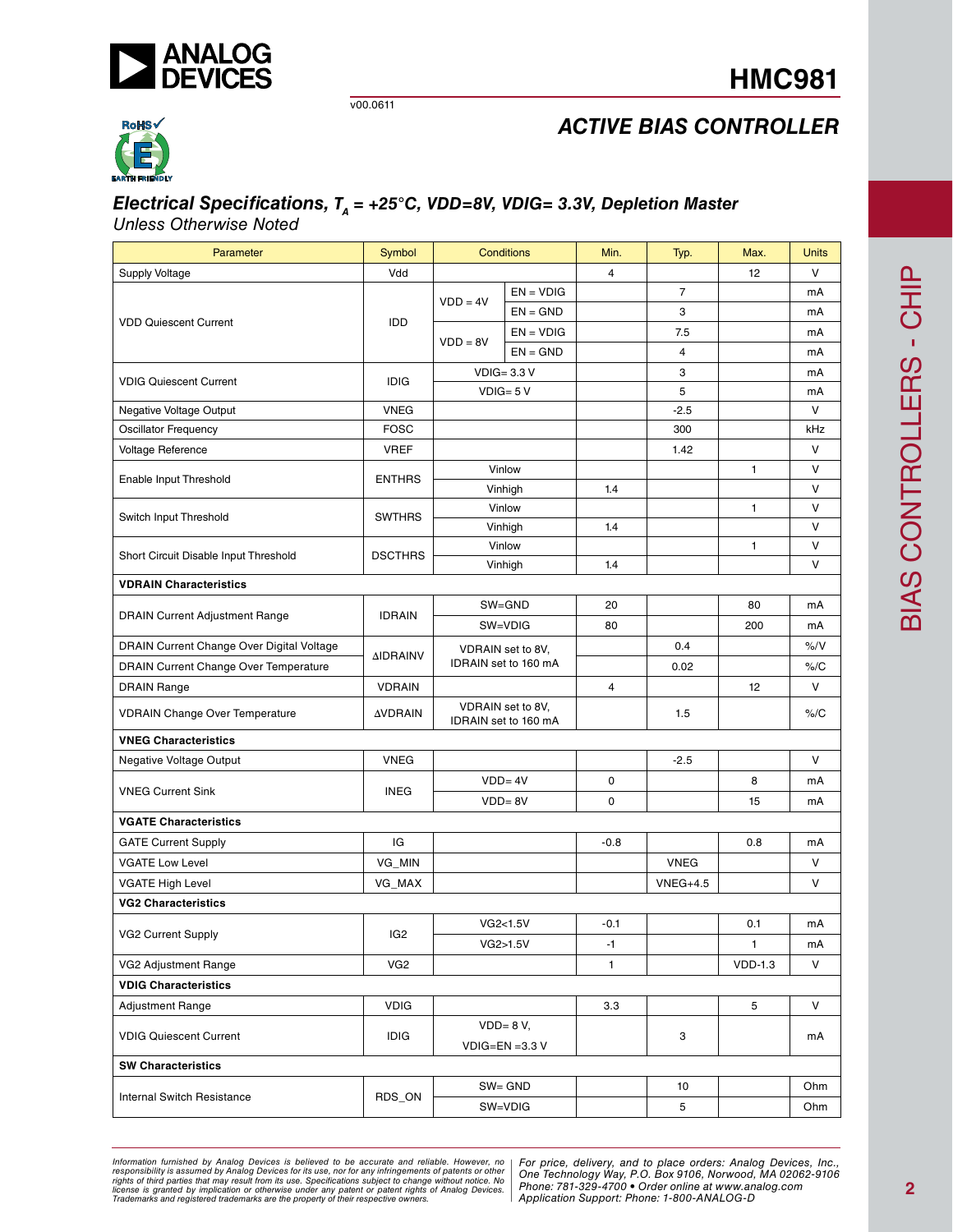

*Load Regulation @ VDD=6V, VDIG=3.3V, SW=GND*



*IDRAIN vs. VDIG[1][2]*



*VNEG Load Regulation @ VDD=4V*



[1] IDRAIN is set to 53 mA [2] HMC465LP5 is used as external amplifier

ormation furnished by Analog Devices is believed to be accurate and reliable. However, no | For price, delivery, and to place orders: Analog Devices, Inc.,<br>hponsibility is assumed by Analog Devices for its use, nor for any *pressult from its use. Specifications subject to change without notice. No*<br>ation or otherwise under any patent or patent rights of Analog Devices Phone: 781-329-4700 • Order online at ww *e* the property of their respective owners. **Application Support: Phone: 1-8** *Information furnished by Analog Devices is believed to be accurate and reliable. However, no*  responsibility is assumed by Analog Devices for its use, nor for any infringements of patents or other<br>rights of third parties that may result from its use. Specifications subject to change without notice. No<br>license is gr

# *ACTIVE BIAS CONTROLLER*

*Load Regulation @ VDD=8V, SW=VDIG=3.3V*



*VNEG Line Regulation vs. Supply Voltage*



*VNEG Load Regulation @ VDD=12V*



*Application Support: Phone: 1-800-ANALOG-D*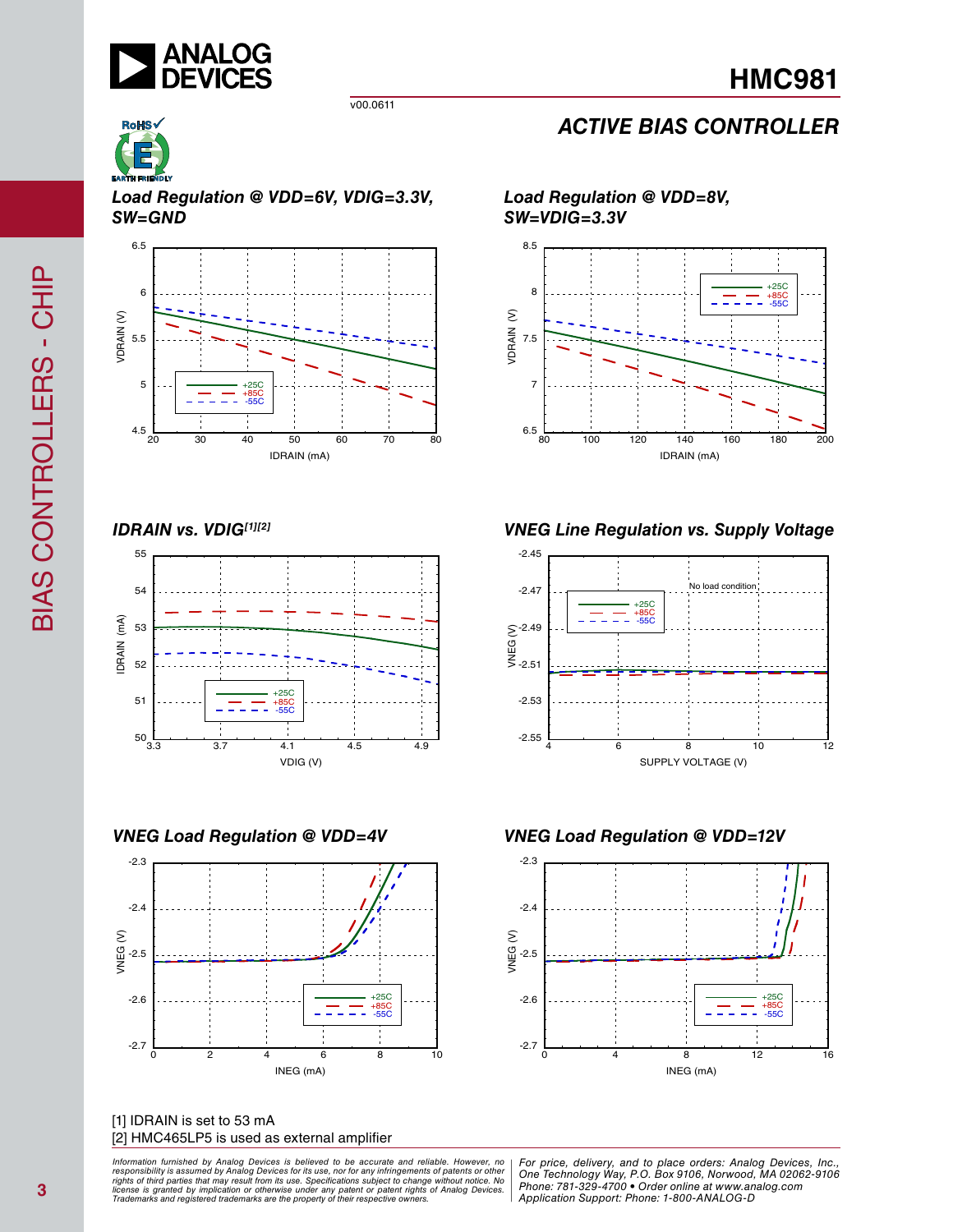

# **HMC981**

v00.0611

# *ACTIVE BIAS CONTROLLER*



## *Enable Waveform*



## *Power Up Waveform*







## *Shutdown Waveform*



*VNEG Load Transient VDD=4V VNEG Load Transient VDD=6V*



BIAS CONTROLLERS - CHIP BIAS CONTROLLERS - CHIP

*Formation iurnished by Analog Devices is believed to be accurate and reliable. However, no Hor price, delivery, and to place orders: Analog Devices, In<br>roonsibility is assumed by Analog Devices for its use, nor for any pressult from its use. Specifications subject to change without notice. No*<br>ation or otherwise under any patent or patent rights of Analog Devices Phone: 781-329-4700 • Order online at ww *e* the property of their respective owners. **Application Support: Phone: 1-8** Information furnished by Analog Devices is believed to be accurate and reliable. However, no<br>responsibility is assumed by Analog Devices for its use, nor for any infringements of patents or other<br>rights of third parties th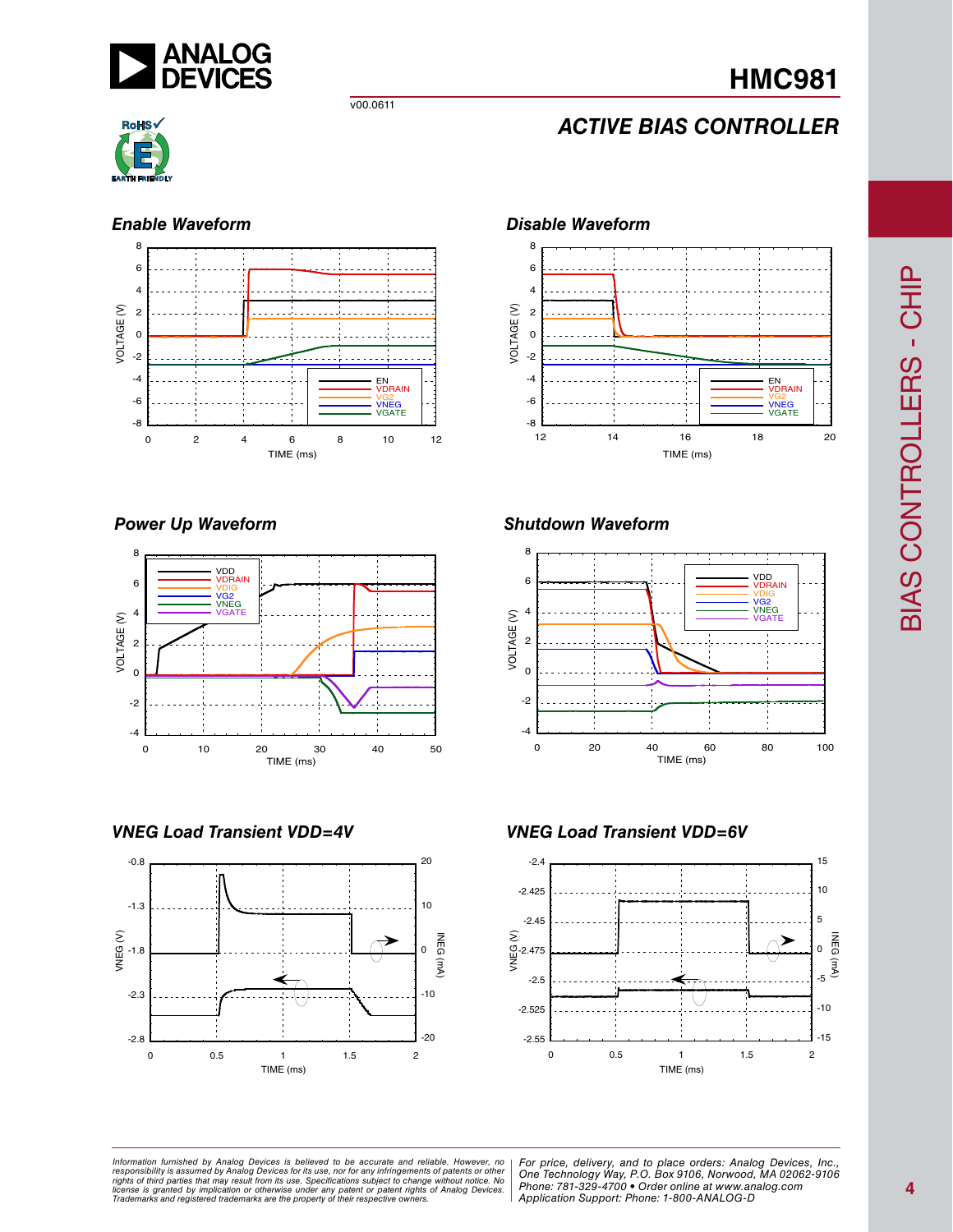

# *ACTIVE BIAS CONTROLLER*



*VGATE Load Regulation @ VDD=6V VG2 Load Regulation @ VDD=6V*





*Formation iurnished by Analog Devices is believed to be accurate and reliable. However, no Hor price, delivery, and to place orders: Analog Devices, In<br>roonsibility is assumed by Analog Devices for its use, nor for any pressult from its use. Specifications subject to change without notice. No*<br>ation or otherwise under any patent or patent rights of Analog Devices Phone: 781-329-4700 • Order online at ww *e* the property of their respective owners. **Application Support: Phone: 1-8** Information furnished by Analog Devices is believed to be accurate and reliable. However, no<br>responsibility is assumed by Analog Devices for its use, nor for any infringements of patents or other<br>rights of third parties th

**5**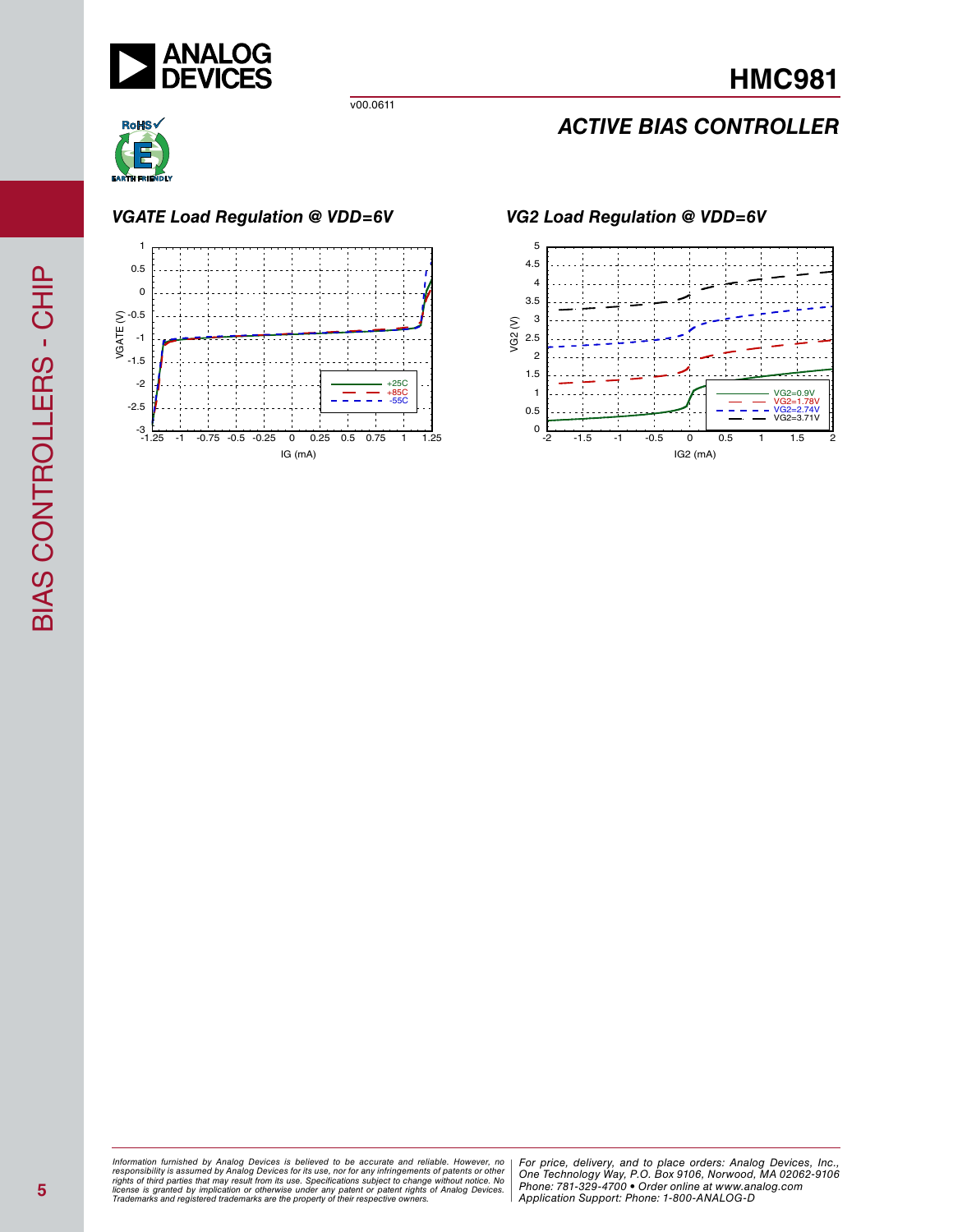

## *Absolute Maximum Ratings [1]*

| <b>VDD</b>                                                                      | 12V                     |
|---------------------------------------------------------------------------------|-------------------------|
| <b>VG2 CONT, VDRAIN</b>                                                         | $-0.5V$ to VDD $+0.5V$  |
| SW, EN, CP OUT, VGATEFB,<br><b>VNEGFB. TRIG OUT. DISBL SC.</b><br><b>ISENSE</b> | $-0.5V$ to VDIG $+0.5V$ |
| <b>VDIG</b>                                                                     | 5.5V                    |
| <b>VNEG</b>                                                                     | -4V to GND              |
| VG <sub>2</sub>                                                                 | $-0.5V$ to $VDD + 0.5V$ |
| <b>Junction Temperature</b>                                                     | 125 °C                  |
| Continuous Pdiss (T = $85^{\circ}$ C)<br>(Derate 19.19 mW/°C above 85 °C)       | 0.77 Watts              |

| Thermal Resistance $(R_{\tau H})$<br>(Junction to package bottom) | 52.1 °C/W                |
|-------------------------------------------------------------------|--------------------------|
| <b>Storage Temperature</b>                                        | -65 to +150 $^{\circ}$ C |
| <b>Operating Temperature</b>                                      | $-55$ to $+85$ °C        |
| <b>ESD Sensitivity (HBM)</b>                                      | Class 1B                 |

*ACTIVE BIAS CONTROLLER*

**HMC981**

Note that there are two different voltage domains on HMC981; a high voltage domain Vdd, and a low voltage domain VDIG. Take necessary precautions not to violate ABS MAX ratings of each subdomains.

NOTES:

- 1. ALL DIMENSIONS IN INCHES [MILLIMETERS]
- 2. DIE THICKNESS IS 0.010 (0.254)
- 3. TYPICAL BOND PAD IS 0.0039 SQUARE
- 4. BOND PAD METALLIZATION: ALUMINUM

5. NO BACKSIDE METAL

- 6. NO CONNECTION REQUIRED FOR UNLABELED BOND PADS
- 7. OVERALL DIE SIZE IS ±.002



ELECTROSTATIC SENSITIVE DEVICE OBSERVE HANDLING PRECAUTIONS

## *Outline Drawing*

ormation furnished by Analog Devices is believed to be accurate and reliable. However, no | For price, delivery, and to place orders: Analog Devices, Inc.,<br>popsibility is assumed by Analog Devices for its use, not for any *pressult from its use. Specifications subject to change without notice. No*<br>ation or otherwise under any patent or patent rights of Analog Devices Phone: 781-329-4700 • Order online at ww *e* the property of their respective owners. **Application Support: Phone: 1-8** *Information furnished by Analog Devices is believed to be accurate and reliable. However, no*  responsibility is assumed by Analog Devices for its use, nor for any infringements of patents or other<br>rights of third parties that may result from its use. Specifications subject to change without notice. No<br>license is gr

*Phone: 781-329-4700 • Order online at www.analog.com Application Support: Phone: 1-800-ANALOG-D*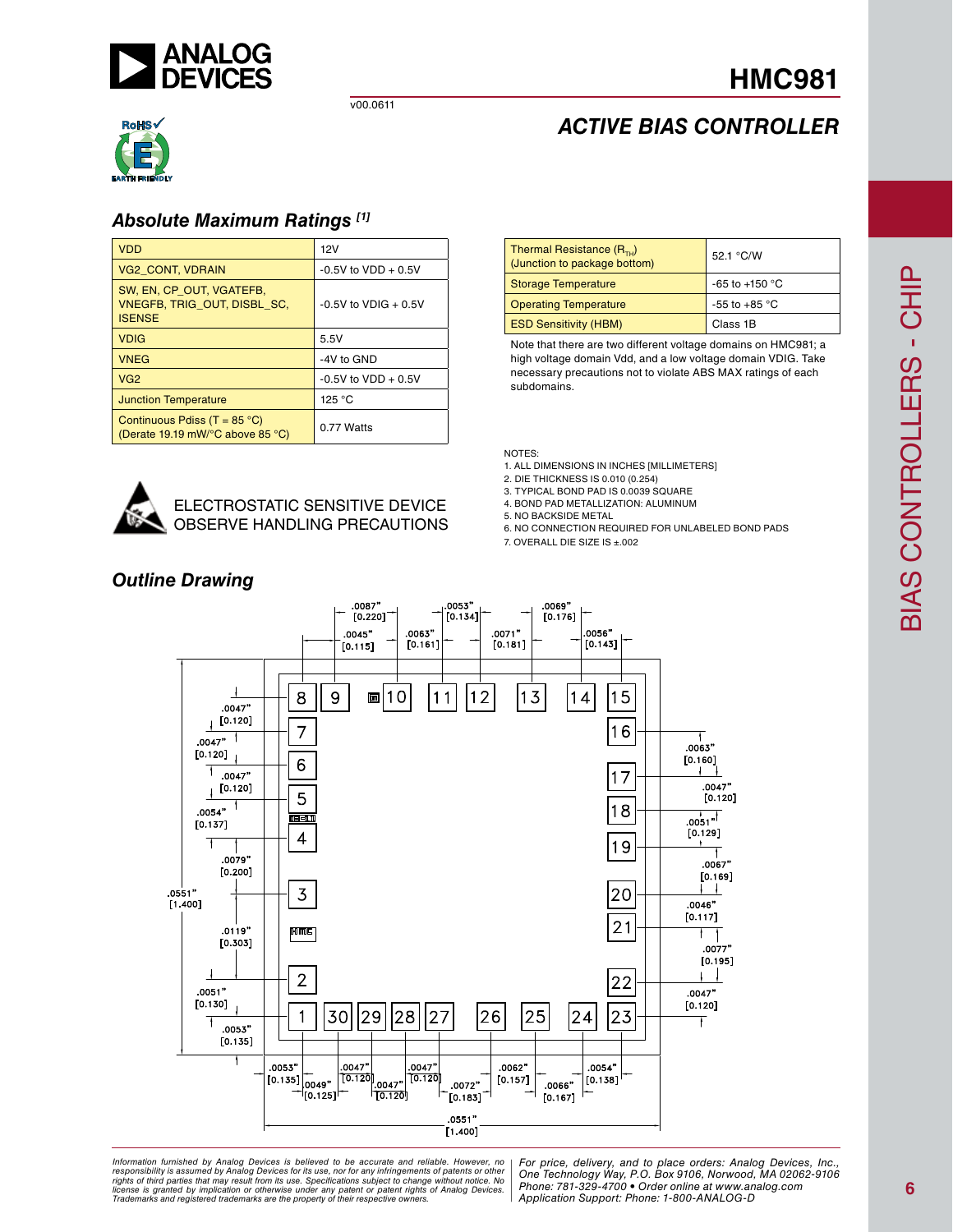



# *ACTIVE BIAS CONTROLLER*

## *Pad Descriptions*

| <b>Pad Number</b>                                        | <b>Function</b> | <b>Description</b>                                                                                                                                                  | <b>Interface Schematic</b>       |
|----------------------------------------------------------|-----------------|---------------------------------------------------------------------------------------------------------------------------------------------------------------------|----------------------------------|
| 1, 5, 8, 10,<br>13, 15, 20,<br>23, 25, 26,<br>Die Bottom | GND             | These pads and the die bottom must be connected to a<br>high quality RF/DC ground.                                                                                  | O GND                            |
| $\overline{2}$                                           | <b>EN</b>       | Enable pad. System is enabled when Ven is HIGH (VDIG).<br>If left floating, Ven defaults to HIGH (enabled).                                                         | <b>VDIG</b><br><b>VDIG</b>       |
| 3                                                        | SW              | Internal switch resistance control pad. If left floating, VSW<br>defaults to HIGH.                                                                                  |                                  |
| 12                                                       | <b>DISBLSC</b>  | Disables short circuit lock down when pulled to ground.<br>Leave it floating to enable short circuit lock down.                                                     | EN<br>SW<br>DISBLSC              |
| 4                                                        | VG2CONT         | Control voltage of the VG2. Use a resistor divider between<br>VDD and GND to set the voltage. VG2 is typically 1.3V<br>lower than the VG2CONT                       | VDD<br>VDD<br>VG2CONT<br>$\circ$ |
| 19                                                       | VG <sub>2</sub> | Second gate control.                                                                                                                                                | $1$                              |
| 6-7, 29-30                                               | VDD, VDIG       | Bias supply pan. Connect supply voltage<br>to this pad with appropriate filtering.                                                                                  |                                  |
| 9                                                        | <b>VREF</b>     | 1.5V reference voltage. 0.1uF or greater capacitor to GND<br>is needed for noise filtering.                                                                         | VDD<br><b>VREF</b>               |
| 11                                                       | <b>ISENSE</b>   | To adjust the bias current of the external amplifier connect<br>a resistor (Rsense) from ISENSE pad to GND. Use Eqn.2<br>to<br>determine the required Rsense value. | VDIG<br><b>ISENSE</b>            |

*Formation iurnished by Analog Devices is believed to be accurate and reliable. However, no Hor price, delivery, and to place orders: Analog Devices, In<br>roonsibility is assumed by Analog Devices for its use, nor for any pressult from its use. Specifications subject to change without notice. No*<br>ation or otherwise under any patent or patent rights of Analog Devices Phone: 781-329-4700 • Order online at ww *e* the property of their respective owners. **Application Support: Phone: 1-8** Information furnished by Analog Devices is believed to be accurate and reliable. However, no<br>responsibility is assumed by Analog Devices for its use, nor for any infringements of patents or other<br>rights of third parties th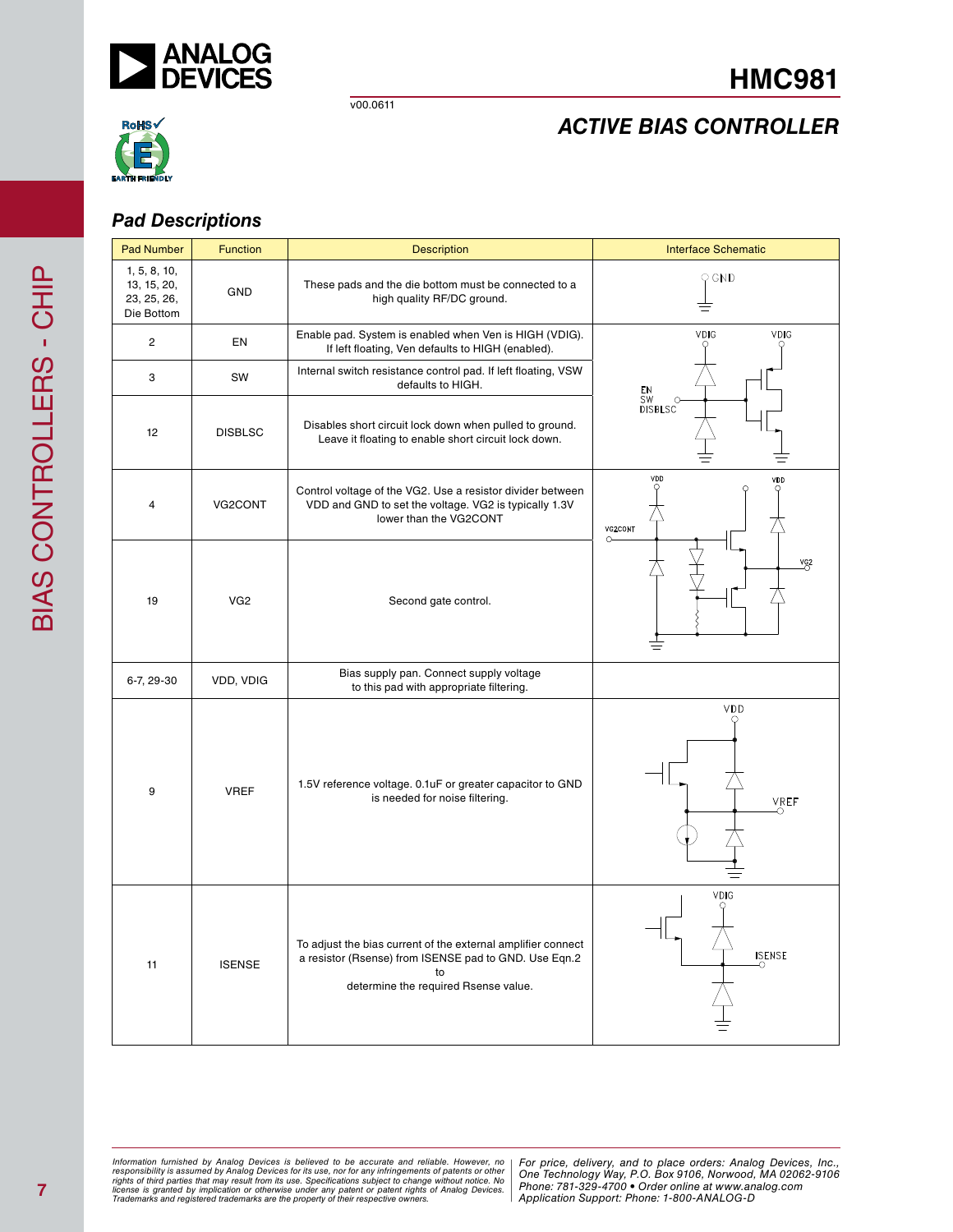

# **HMC981**

# *ACTIVE BIAS CONTROLLER*



## *Pad Descriptions (Continued)*

| <b>Pad Number</b> | <b>Function</b> | <b>Description</b>                                                                                                                                                                                                                                                                         | <b>Interface Schematic</b>            |
|-------------------|-----------------|--------------------------------------------------------------------------------------------------------------------------------------------------------------------------------------------------------------------------------------------------------------------------------------------|---------------------------------------|
| 14                | <b>TRGOUT</b>   | Trigger out signal. Generates a HIGH (3.5V) signal when<br>the active bias system stabilizes. This signal can be<br>used to trigger next device (ENABLE) if more than one<br>HMC981 is used in a daisy chain.                                                                              | <b>VDIG</b><br>$_{\bigcirc}$ Trigout  |
| 16, 17            | <b>VDRAIN</b>   | Drain voltage. Should be connected to the supply<br>terminal of the external amplifier. A minimum 100 nF<br>capacitor has to be placed close to the external amplifier to<br>improve load regulation.                                                                                      | <b>VDRAIN</b><br>v <sub>DD</sub><br>∩ |
| 18                | <b>VGATE</b>    | Gate Control pad for external amplifier. Connect to the gate<br>(base) of the external amplifier. In order to guarantee<br>stability, a 10µF capacitor should be connected between<br>the gate (base) terminal of the external amplifier and GND<br>as close to the amplifier as possible. | VDD<br>VGATE                          |
| 21                | <b>VNEG</b>     | Negative input to the chip. Should be supplied with CPOUT<br>when negative voltage generator is enabled, or connect to<br>external VSS when negative voltage generator is enabled.<br>For detailed usage please refer to the "Negative Voltage<br>Generator" section.                      |                                       |
| 22                | <b>VNEGFB</b>   | Feedback (Control) pad for Negative Voltage Generator<br>Charge Pump. Float to activate the negative voltage<br>generator / Sort to GND to disable the negative voltage<br>generator.                                                                                                      | <b>VDIG</b><br>VGATEFB<br>VNEGFB      |
| 24                | <b>VGATEFB</b>  | Control pad for VGATEFB. Float VGATEFB when a<br>depletion mode transistor is biased. Selects the mode of<br>operation along with VNEGFB pad. For detailed usage<br>please refer to the Table 2.                                                                                           |                                       |
| 27, 28            | <b>CPOUT</b>    | Negative voltage generator charge pump output. Negative<br>voltage generator needs a flying capacitor, a reservoir<br>capacitor and two diodes to operate. Please refer to the<br>application schematic for more info.                                                                     | V <sub>D</sub> D<br>CPOUT             |

*Formation iurnished by Analog Devices is believed to be accurate and reliable. However, no Hor price, delivery, and to place orders: Analog Devices, In<br>roonsibility is assumed by Analog Devices for its use, nor for any pressult from its use. Specifications subject to change without notice. No*<br>ation or otherwise under any patent or patent rights of Analog Devices Phone: 781-329-4700 • Order online at ww *e* the property of their respective owners. **Application Support: Phone: 1-8** Information furnished by Analog Devices is believed to be accurate and reliable. However, no<br>responsibility is assumed by Analog Devices for its use, nor for any infringements of patents or other<br>rights of third parties th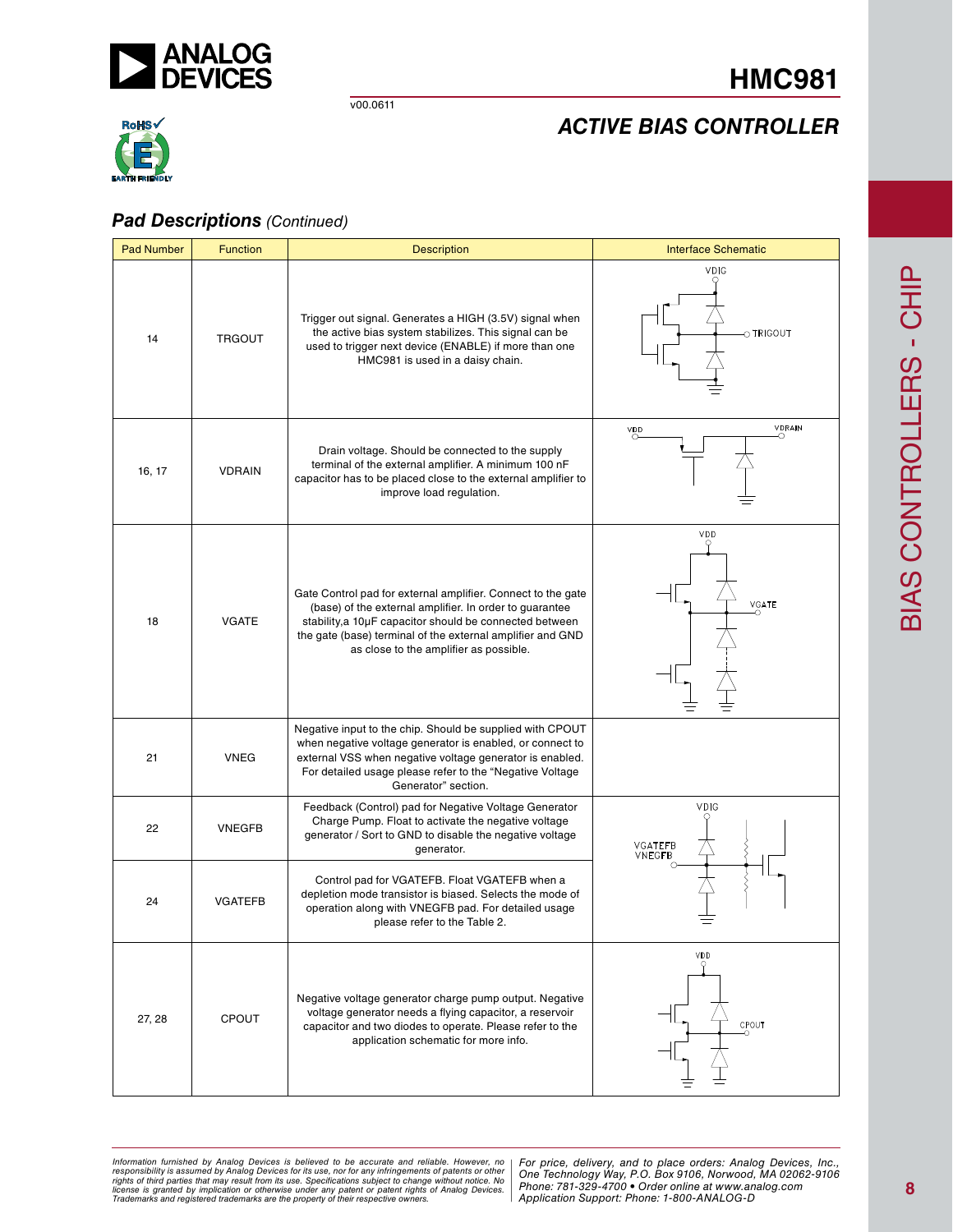

# *ACTIVE BIAS CONTROLLER*



*Application Circuit*



Notes:

[1] Adjust R10 with respect to equation (2).

*Formation iurnished by Analog Devices is believed to be accurate and reliable. However, no Hor price, delivery, and to place orders: Analog Devices, In<br>roonsibility is assumed by Analog Devices for its use, nor for any pressult from its use. Specifications subject to change without notice. No*<br>ation or otherwise under any patent or patent rights of Analog Devices Phone: 781-329-4700 • Order online at ww *e* the property of their respective owners. **Application Support: Phone: 1-8** Information furnished by Analog Devices is believed to be accurate and reliable. However, no<br>responsibility is assumed by Analog Devices for its use, nor for any infringements of patents or other<br>rights of third parties th

BIAS CONTROLLERS - CHIP

BIAS CONTROLLERS - CHIP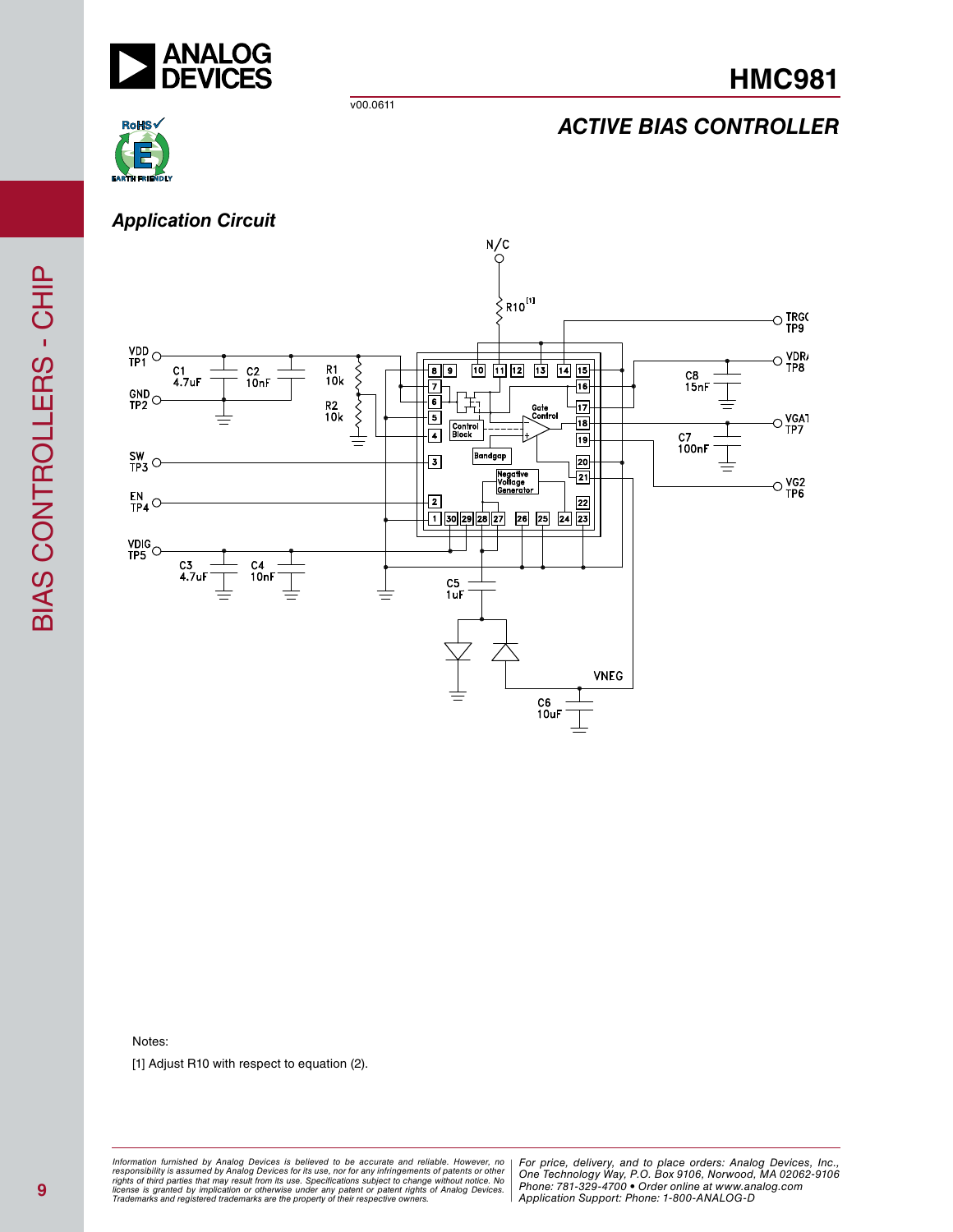

# **HMC981**

# *ACTIVE BIAS CONTROLLER*



## *Mounting & Bonding Techniques for MMICs*

The die should be attached directly to the ground plane with epoxy (see HMC general Handling, Mounting , Bonding Note).

## *Handling Precautions*

*Follow these precautions to avoid permanent damage.*

**Storage:** All bare die are placed in either Waffle or Gel based ESD protective containers, and then sealed in an ESD protective bag for shipment. Once the sealed ESD protective bag has been opened, all die should be stored in a dry nitrogen environment.

**Cleanliness:** Handle the chips in a clean environment. DO NOT attempt to clean the chip using liquid cleaning systems.

**Static Sensitivity:** Follow ESD precautions to protect against ESD strikes.

**Transients:** Suppress instrument and bias supply transients while bias is applied. Use shielded signal and bias cables to minimize inductive pick-up.

**General Handling:** The chip may be handled by a vacuum collet or with a sharp pair of tweezers.

### *Mounting*

Epoxy Die Attach: Apply a minimum amount of epoxy to the mounting surface so that a thin epoxy fillet is observed around the perimeter of the chip once it is placed into position. Cure epoxy per the manufacturer's schedule.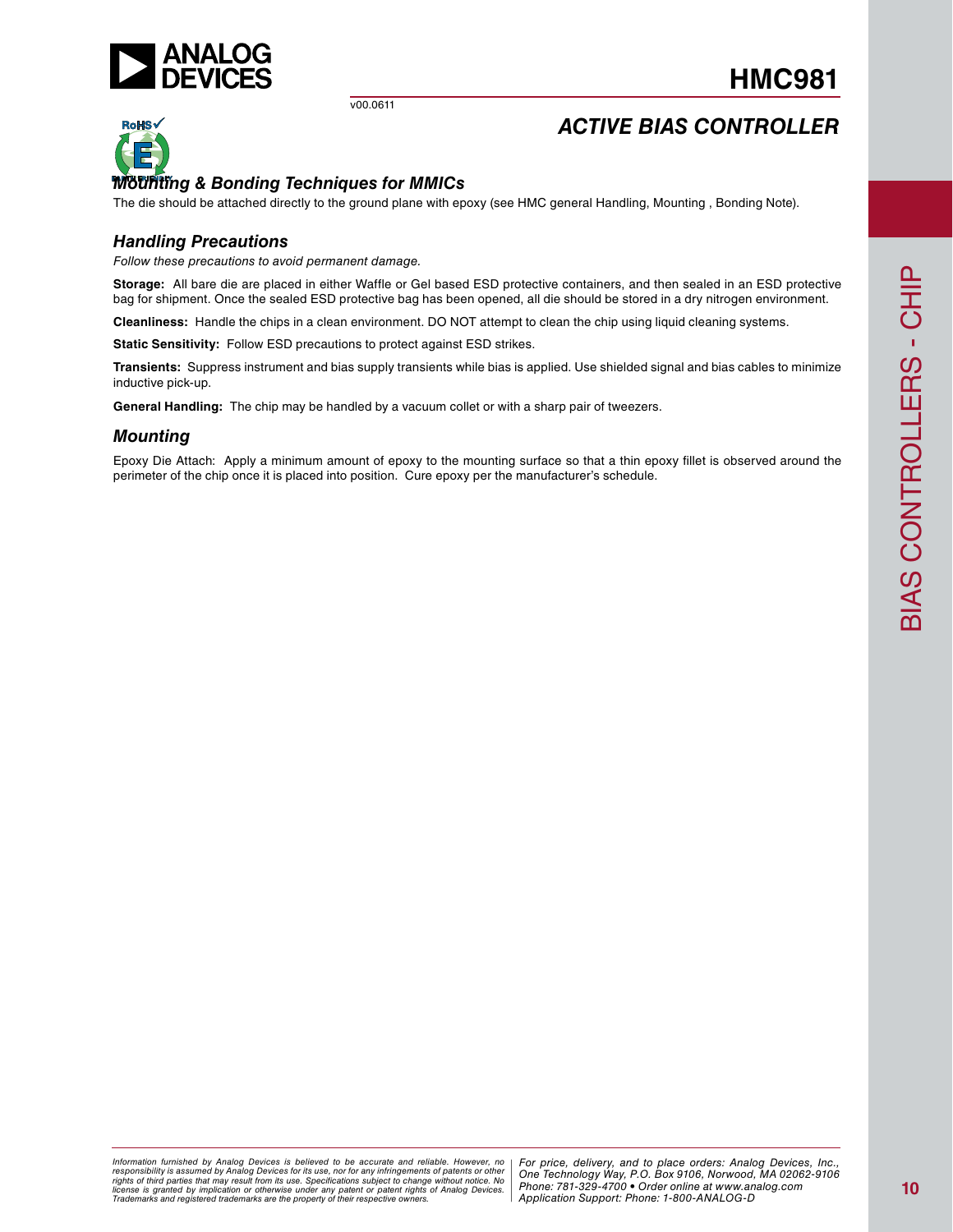

# **HMC981**

*ACTIVE BIAS CONTROLLER*



# **Application Notes**

## *Detailed Description*

The HMC981 is a fully-integrated Active Bias Controller (ABC) that automatically adjusts the gate voltage of amplifiers operating in the Class-A regime. With an internal feedback the automatic gate voltage control achieves constant quiescent bias through the amplifier under bias, independent of temperature and amplifier threshold variations. The quiescent current is adjusted with a resistor connected externally. The HMC981 employs an integrated control circuitry to achieve safe power-up and power-down sequencing of the targeted amplifier. The HMC981 can provide auto-bias solution virtually any amplifier in the market (both enhancement and depletion type) with a quiescent current of up to 200 mA and a supply voltage of up to 12V.

The HMC981 has an integrated negative voltage generator to synthesize negative voltages required to drive depletion mode amplifiers. If an external negative supply is already available or an enhancement mode device is targeted, the negative voltage generator can be disabled.

The HMC981 achieves excellent bias stability over supply and temperature variations with low supply voltage down to 4V. The gate control can both sink and source current (±0.8 mA) to achieve constant bias current over input power variations applied to the amplifier. The HMC981 also generates a second gate voltage (VG2). VG2 can be adjusted through a resistor divider connected to VDD for amplifiers which require second gate voltage.

The HMC981 ensures the protection of the external amplifier during turn on/off by adjusting the sequence of VDRAIN, VGATE and VG2 outputs. HMC981 controls the bias current of the amplifier under bias with the gate control driver. The current passing through the amplifier is continuously sampled and is used to control the VGATE voltage connected to the gate of the amplifier.

The HMC981 employs a SW pad to control RDS\_ON resistance of the internal switch between VDD and VDRAIN. Refer to the section under the "Supply and Drain Voltage" section for details.

The HMC981 has a built-in short circuit protection feature to protect both itself and the amplifier under bias against short circuit conditions at the VDRAIN output. Refer to the section under the "Short Circuit Protection" section for details.

# *Digital Power Supply (VDIG)*

The HMC981 requires an external low voltage bias rail (3.3V to 5.0V). VDIG powers the internal logic circuitry. VDIG draws an average of 3 mA from a 3.3V. VDIG can accept voltages up to 5.0V.

# *Supply and Drain Voltage (VDD and VDRAIN)*

The VDD supply to the HMC981 is directly connected to the VDRAIN output through an internal MOSFET switch. This internal MOSFET is controlled through power-up sequencing which ensures that no voltage is applied to drain of the external amplifier until the gate voltage is pulled down to VNEG(ensuring external amplifier is pinched-off). The VDRAIN output of the HMC981 should be connected to the drain (collector) of the amplifier under bias for the active bias control feedback and power-up/down sequencing to work.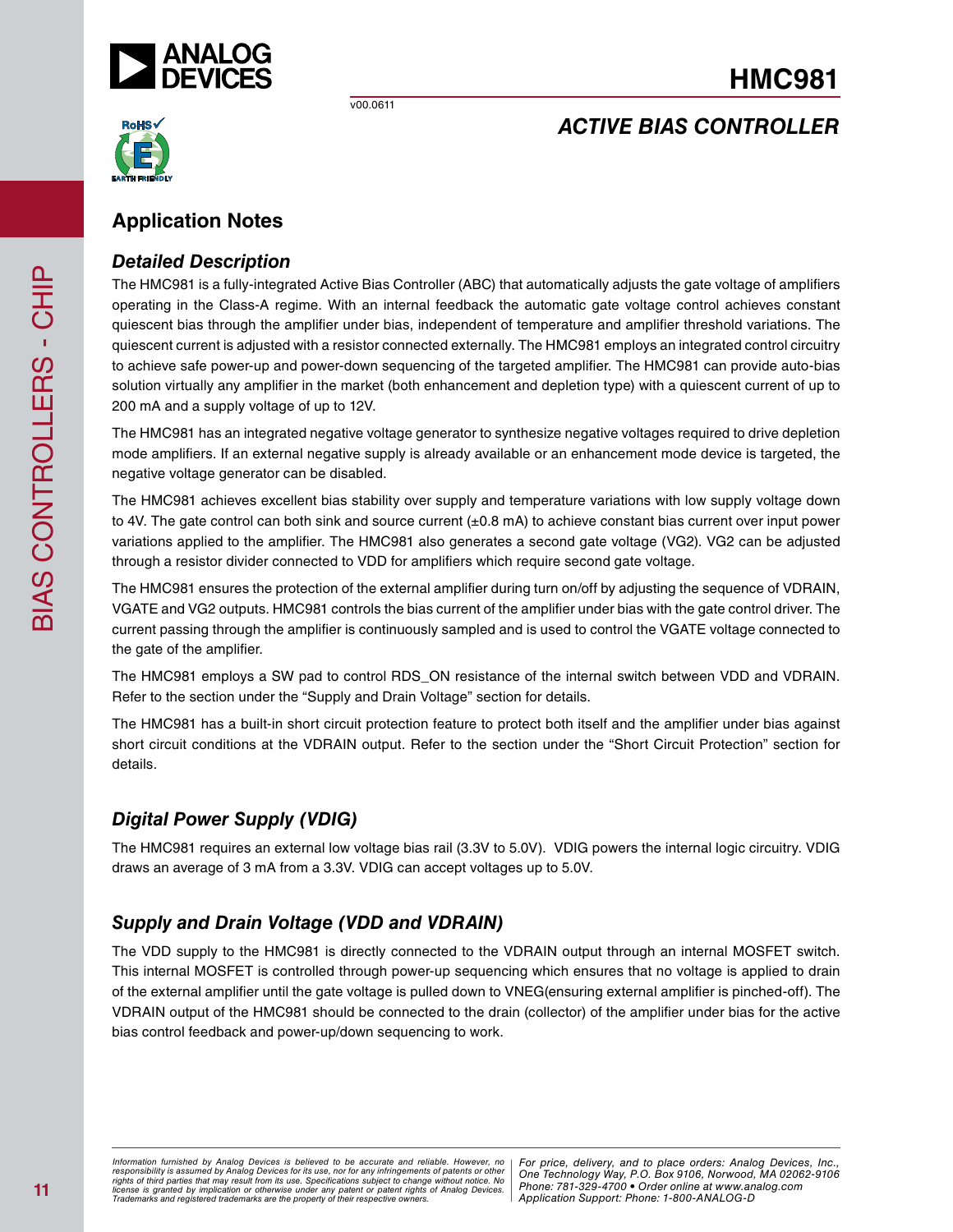

# *ACTIVE BIAS CONTROLLER*



There will be a voltage drop from VDD to VDRAIN due to finite RDS\_ON resistance of the internal switch. To compensate for this voltage drop choose the VDD value as shown in equation (1).

 $VDD = VDRAIN + IDRAIN \times RDS_ON$  (1)

where VDRAIN is the supply voltage of the external amplifier and IDRAIN is the desired constant bias current through the external amplifier.

Note that RDS\_ON resistance of the internal FET switch can be adjusted through SW pad. RDS\_ON is typically equal to 5 Ohms when SW is pulled up to VDIG, and is typically equal to 10 Ohms when SW is pulled down to GND. If SW is left floating, it is pulled up to VDIG through an internal weak pull-up. Recommended settings for the SW position are given in Table-1. Not using the HMC981 in the recommended settings will increase the power dissipation of the part and may increase the part-to-part variation.

## *Table 1. Recommended Current Range Configuration*

|                    | <br>--           |              |
|--------------------|------------------|--------------|
| Current Range (mA) | <b>Condition</b> | RDS_ON (Ohm) |
| 20 to 80           | $SW = GND$       | 10           |
| 80 to 200          | SW=VDIG          |              |

# *Negative Voltage Generator (VNEGOUT)*

The HMC981 has an internally regulated charge pump block to generate negative voltage (VNEGOUT) required for depletion mode devices. The HMC981 generates -2.5V at the VNEGOUT output in default configuration. It requires two diodes and two capacitors connected externally as shown in the sample application schematics. The HMC981 is designed to reject the ripple on the VNEGOUT by isolating VNEGOUT from the VGATE. The negative voltage is only required for depletion mode devices, and it can be disabled through the VGATEFB and VNEGFB pads. Where an enhancement device is targeted or a negative supply is already available in the system, simply connect the available negative supply to the VNEG pad. See Table-2 for detail on how to set this operation mode.

# *Enable/Disable (EN)*

The active bias control loop is enabled when EN is pulled up to VDIG, and it is disabled when it is pulled down to GND. If EN is left floating HMC981 is enabled through an internal weak pull-up. Note that VNEG operation is independent of EN condition. EN signal controls the operation of only VGATE, VG2 and VDRAIN outputs. When EN pulled down to GND, the HMC981 discharges VDRAIN and VG2 down to GND and it pulls the VGATE down to VNEG. Please see the "Active Bias Control Loop" section for detailed explanation.

# *Active Bias Control Loop*

The HMC981 regulates the bias current (IDRAIN) of the amplifier under bias through VGATE output connected to the gate of the external amplifier. In this closed loop operation the current passing through the amplifier under bias is sampled and is used to adjust VGATE to achieve constant quiescent bias through the external amplifier.

The HMC981 continuously compensates for any supply, temperature, process variations and threshold drifts due to aging. The part-to-part, temperature, and supply variation of the HMC981 is excellent. Thus, by using an accurate sense resistor connected to the ISENSE pad, expensive calibration procedures in high volume production could be avoided.

*Formation iurnished by Analog Devices is believed to be accurate and reliable. However, no Hor price, delivery, and to place orders: Analog Devices, In<br>roonsibility is assumed by Analog Devices for its use, nor for any pressult from its use. Specifications subject to change without notice. No*<br>ation or otherwise under any patent or patent rights of Analog Devices Phone: 781-329-4700 • Order online at ww *e* the property of their respective owners. **Application Support: Phone: 1-8** *Information furnished by Analog Devices is believed to be accurate and reliable. However, no*  responsibility is assumed by Analog Devices for its use, nor for any infringements of patents or other<br>rights of third parties that may result from its use. Specifications subject to change without notice. No<br>license is gr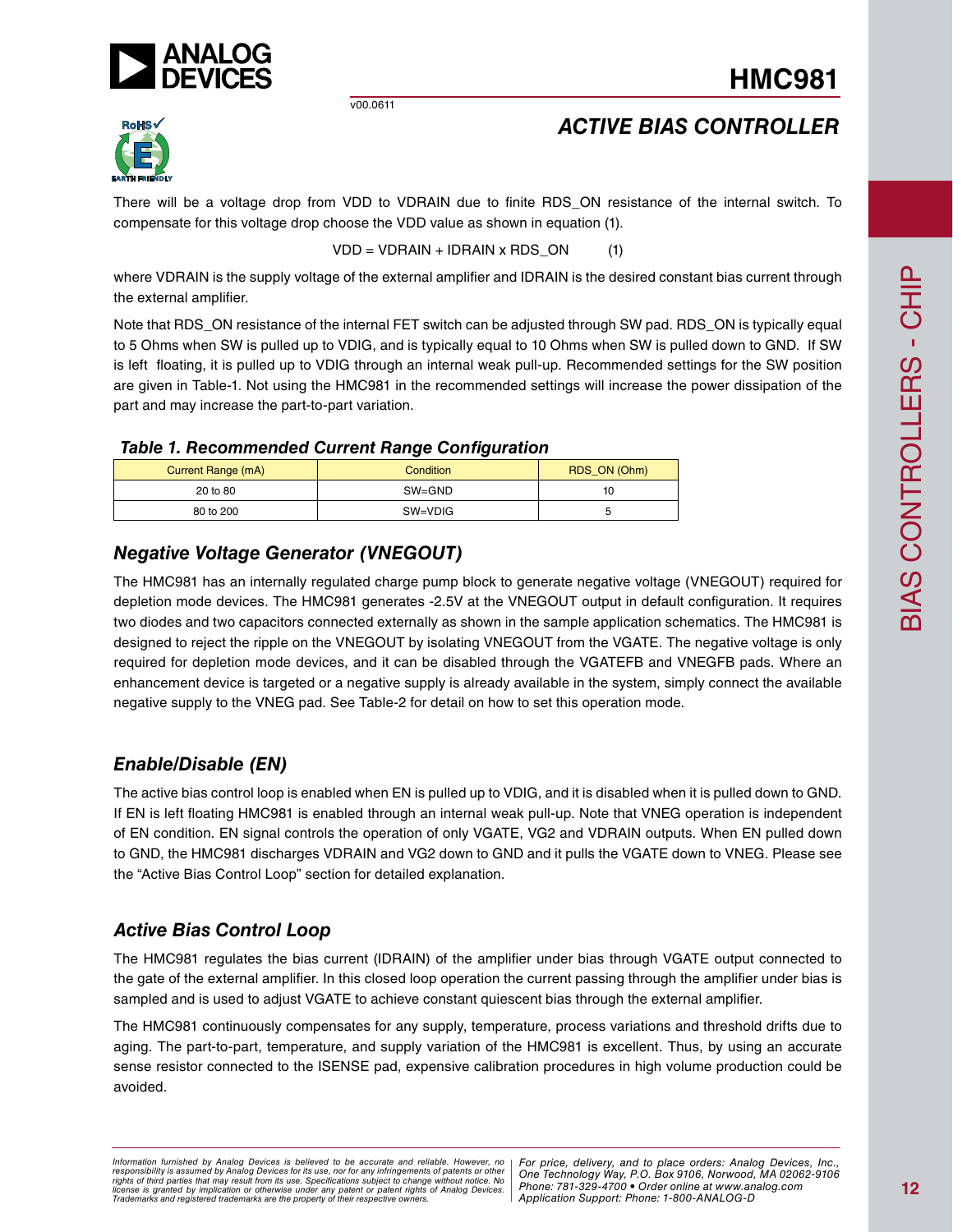



*ACTIVE BIAS CONTROLLER*

The gate control of the HMC981 is designed to both sink and source current in to the gate of the targeted amplifier (at least ±0.8 mA). This unique feature is important to achieve nearly constant quiescent bias through the amplifier under varying gate current at different input power values.

The bias current passing through the external amplifier can be adjusted with RSENSE, where RSENSE is the R10 connected from ISENSE to GND. Use the relation given in equation (2) to set the desired bias current through the external amplifier.

IDRAIN=32/Rsense (A) (2)

## *Self Protection Feature*

Due to the small resistance of the internal switch FET a large amount of current may flow through the HMC981. HMC981 limits the maximum current to protect itself under such fault conditions, by turnung of VDRAIN and VGATE.

The HMC981 will remain in this protection mode until a full power-cycle or enable/disable cycle is applied.

## *VNEG Fault Detection Feature*

In depletion mode operation VNEG is continuously monitored against short circuit fault to GND. If VNEG rises above a preset value (typically -1V) the system and the external amplifier are disabled by pulling VDRAIN and VG2 to GND and VGATE to VNEG. The system will stay in this stand-by mode until short fault at VNEG is fixed.

## *Power-up and Enable Sequencing*

To ensure the protection of the external amplifier, the HMC981 provides a power-up sequence for enabling active bias control loop. During start-up VDRAIN and VG2 are kept at GND while VGATE is taken to the most negative supply available (VGATE=VNEG). This ensures that external amplifier is completely pinched-off before VDRAIN is applied. When EN signal is received, VDRAIN is applied and the active bias loop is enabled. After the VDRAIN is applied, VG2 is generated. The final phase of the power-up sequence is completed by increasing the VGATE linearly until the set IDRAIN value is achieved.

For power-down and disabling the same sequencing is applied in the reverse order.

# *Daisy-Chain Operation*

HMC981 produces a trigger out signal (TRIGOUT pad#13) when VDRAIN output is enabled. This trigger signal can be used to enable additional HMC981 chips in a chain of amplifiers. The triggering sequence can be routed in any way, from input to output, or from output to input depending on the use. Figure-1 presents a sample use of three HMC981s in an amplification chain. Please note that, only one of the HMC981 is used to generate the negative voltage and the remaining HMC981 is set to receive external negative voltage (which is provided from the master HMC981). Generating negative voltage from a single HMC981 reduces the number of the components in the system, and decreases the over all current consumption..

Please note that, to ensure proper start-up, the system enable signal should be applied to the chip that has the negative voltage generator.

*Formation iurnished by Analog Devices is believed to be accurate and reliable. However, no Hor price, delivery, and to place orders: Analog Devices, In<br>roonsibility is assumed by Analog Devices for its use, nor for any pressult from its use. Specifications subject to change without notice. No*<br>ation or otherwise under any patent or patent rights of Analog Devices Phone: 781-329-4700 • Order online at ww *e* the property of their respective owners. **Application Support: Phone: 1-8** *Information furnished by Analog Devices is believed to be accurate and reliable. However, no*  responsibility is assumed by Analog Devices for its use, nor for any infringements of patents or other<br>rights of third parties that may result from its use. Specifications subject to change without notice. No<br>license is gr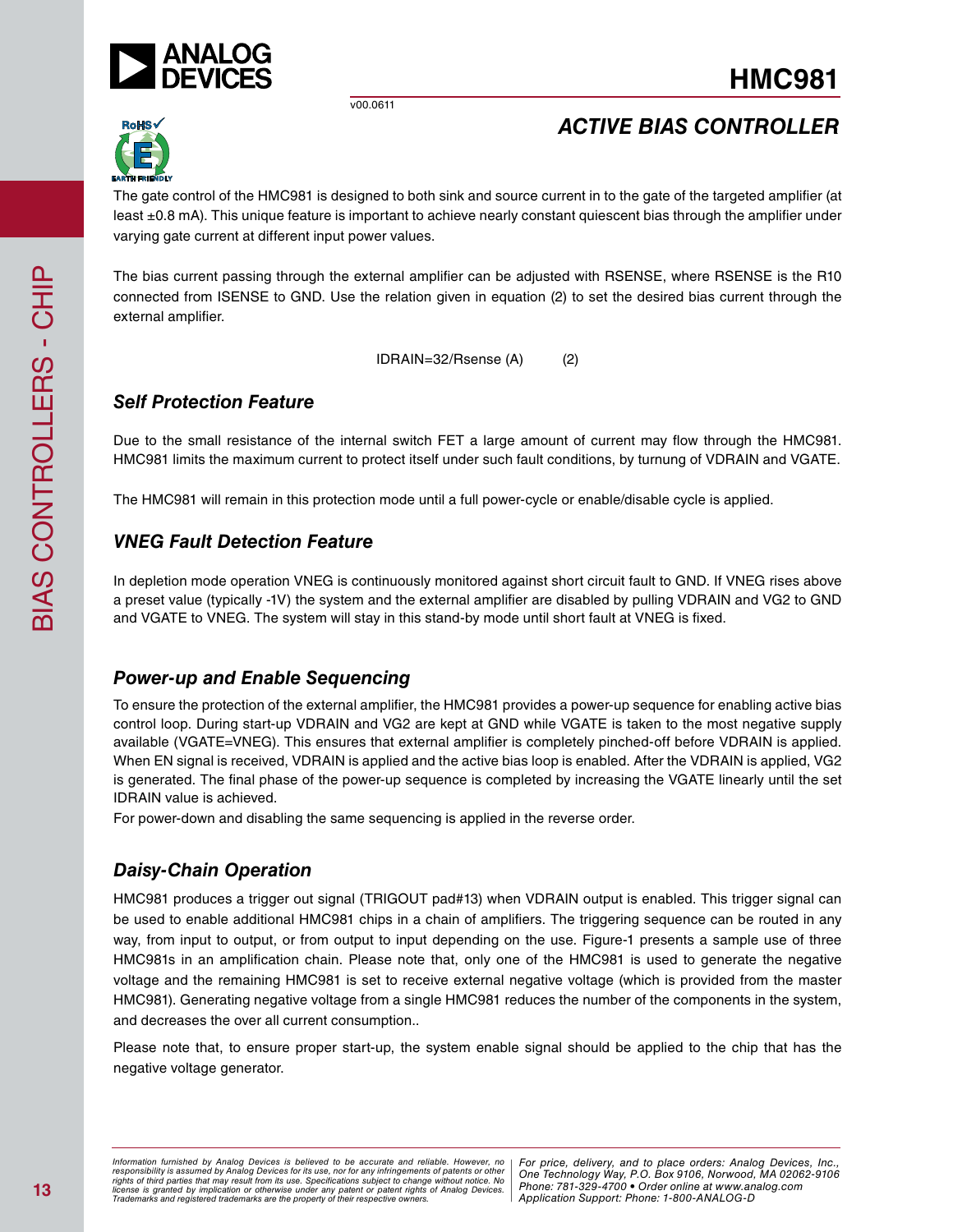



# *ACTIVE BIAS CONTROLLER*



*Figure 1. Daisy Chain Operation*

# *Operation Modes*

HMC981 can be configured to bias both enhancement and depletion mode external amplifiers. The mode of operation can be selected by setting two pads (VNEGFB, VGATEFB) as tabulated in Table-2. The connection to the VNEGIN should be adjusted accordingly.

In order not to bias external amplifier in a wrong region, please make sure that the correct mode of operation is selected before powering up the HMC981.

The HMC981 does not allow the internal negative voltage generator to work if an enhancement mode is selected. Therefore, if VNEGFB is left floating while VGATEFB is grounded, HMC981 will stay in standby mode.

Please note that the external negative voltage should be between -2.5V to -3.5V for HMC981 to operate. If your application requires negative voltages outside this range please contact Hittite application support.

| TOMIC L - MOUG OGIGULION         |               |                |                                     |                                                                                                                                                                                                                      |  |  |  |
|----------------------------------|---------------|----------------|-------------------------------------|----------------------------------------------------------------------------------------------------------------------------------------------------------------------------------------------------------------------|--|--|--|
|                                  | <b>VNEGFB</b> | <b>VGATEFB</b> | <b>VNEGIN</b>                       | <b>Description</b>                                                                                                                                                                                                   |  |  |  |
| MODE1<br>(Depletion/Master Mode) | <b>FLOAT</b>  | <b>FLOAT</b>   | Connected to<br><b>VNEGOUT</b>      | Depletion mode transistor. Internal negative voltage generator is<br>active and generates -2.5V. Sample application schematic given<br>shown in Fig.2a.                                                              |  |  |  |
| MODE2<br>(Depletion/Slave Mode)  | GND           | <b>FLOAT</b>   | Connected to<br><b>External VSS</b> | Depletion mode transistor. Internal negative voltage generator is<br>disabled. An external negative voltage less than -2.3V should be<br>connected to VNEGIN. Sample application schematic given shown<br>in Fig.2b. |  |  |  |
|                                  | <b>FLOAT</b>  | <b>GND</b>     | N/A                                 | Not allowed. HMC981 stays in standby.                                                                                                                                                                                |  |  |  |
| MODE3<br>(Enhancement Mode)      | <b>GND</b>    | <b>GND</b>     | Connected to<br><b>GND</b>          | Enhancement mode transistor. Internal negative voltage generator is<br>disabled. Sample application schematic given shown in Fig.2c.                                                                                 |  |  |  |

## *Table 2 - Mode Selection*

*Formation iurnished by Analog Devices is believed to be accurate and reliable. However, no Hor price, delivery, and to place orders: Analog Devices, In<br>roonsibility is assumed by Analog Devices for its use, nor for any pressult from its use. Specifications subject to change without notice. No*<br>ation or otherwise under any patent or patent rights of Analog Devices Phone: 781-329-4700 • Order online at ww *e* the property of their respective owners. **Application Support: Phone: 1-8** *Information furnished by Analog Devices is believed to be accurate and reliable. However, no*  responsibility is assumed by Analog Devices for its use, nor for any infringements of patents or other<br>rights of third parties that may result from its use. Specifications subject to change without notice. No<br>license is gr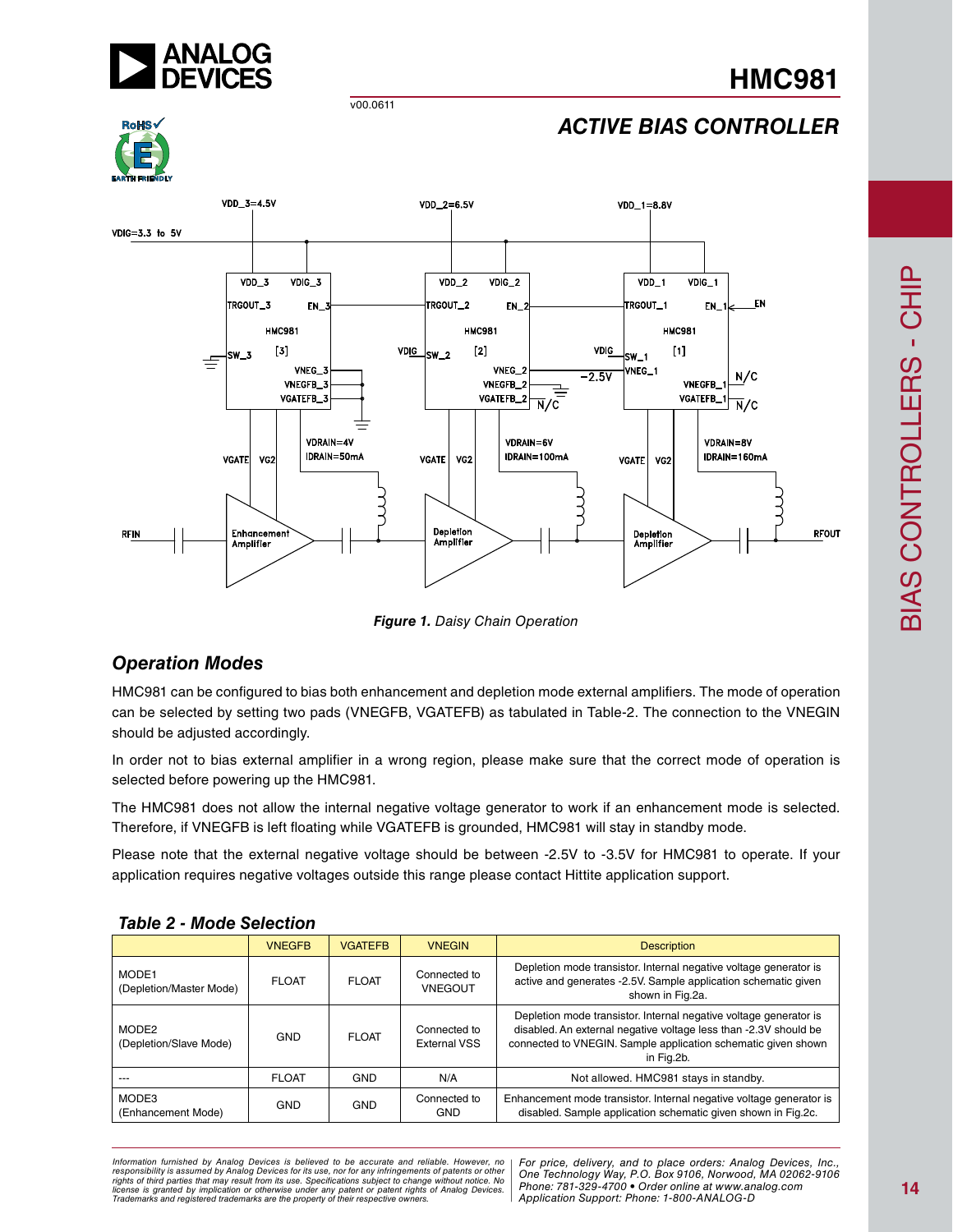

# *ACTIVE BIAS CONTROLLER*



*Figure 2a. Depletion/Master Mode Amplifier Typical Application Circuit (Mode 1)*





*Formation iurnished by Analog Devices is believed to be accurate and reliable. However, no Hor price, delivery, and to place orders: Analog Devices, In<br>roonsibility is assumed by Analog Devices for its use, nor for any pressult from its use. Specifications subject to change without notice. No*<br>ation or otherwise under any patent or patent rights of Analog Devices Phone: 781-329-4700 • Order online at ww *e* the property of their respective owners. **Application Support: Phone: 1-8** Information furnished by Analog Devices is believed to be accurate and reliable. However, no<br>responsibility is assumed by Analog Devices for its use, nor for any infringements of patents or other<br>rights of third parties th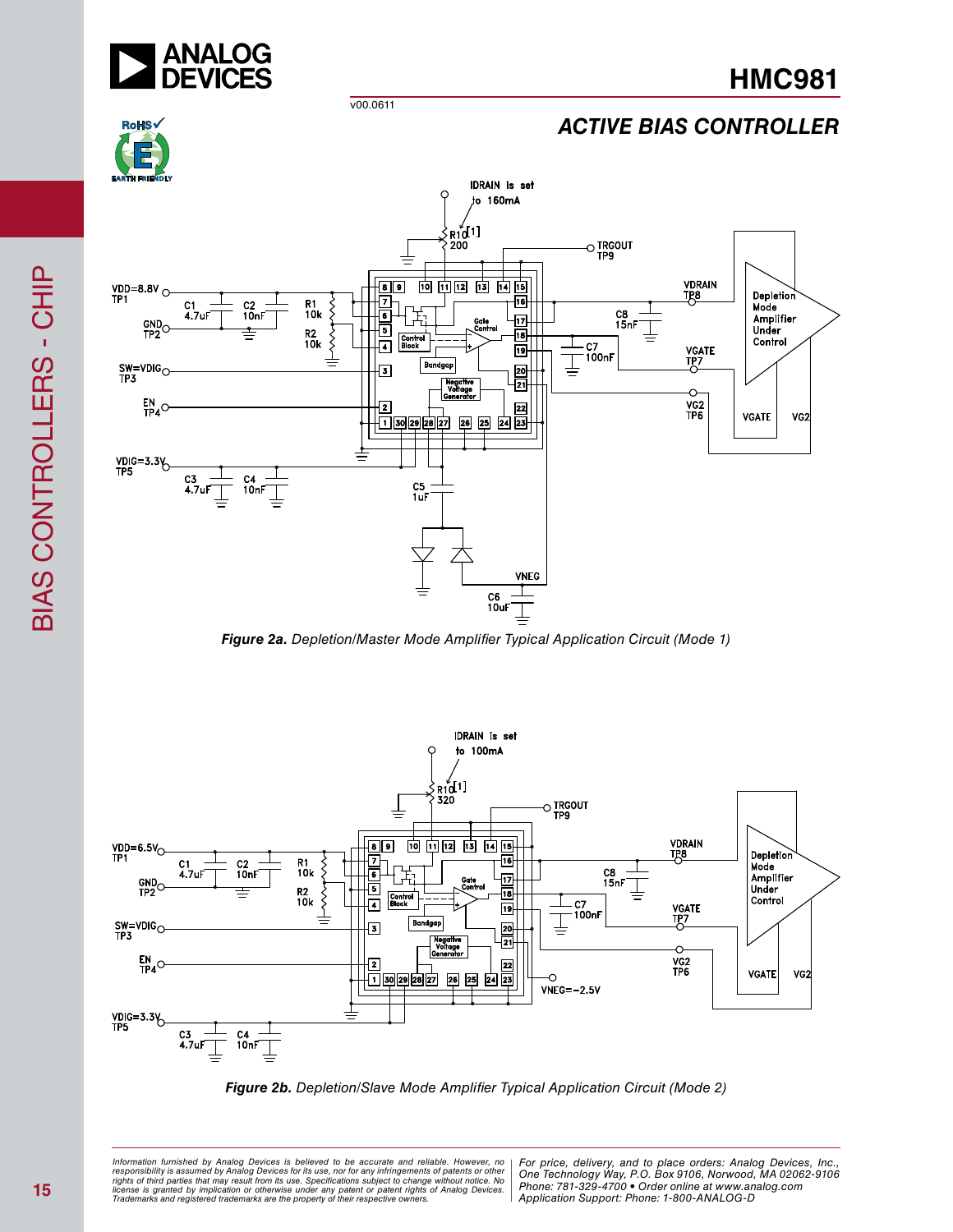

# *ACTIVE BIAS CONTROLLER*





*Figure 2c. Enhancement Mode Amplifier Typical Application Circuit (Mode 3)*

| <b>Hittite Part Number</b> | <b>VDRAIN (V)</b> | VDD (V)               | <b>IDRAIN</b> (mA) | <b>RSENSE (kOhm)</b> | R <sub>2</sub> (kOhm) | R1 (kOhm) | VG2(V)                   |  |
|----------------------------|-------------------|-----------------------|--------------------|----------------------|-----------------------|-----------|--------------------------|--|
| <b>LNAs</b>                |                   |                       |                    |                      |                       |           |                          |  |
| HMC-ALH140                 | $\overline{4}$    | 4.60                  | 60                 | 0.53                 | open                  | open      | $\overline{\phantom{a}}$ |  |
| HMC-ALH216                 | 4                 | 4.45                  | 90                 | 0.36                 | open                  | open      |                          |  |
| HMC-ALH244                 | 4                 | 4.45                  | 45                 | 0.71                 | open                  | open      |                          |  |
| <b>HMC-ALH310[1]</b>       | 2.5               | $3.02$ [1]            | 52                 | 0.62                 | open                  | open      | $\overline{\phantom{a}}$ |  |
| HMC-ALH311[1]              | 2.5               | $3.04$ <sup>[1]</sup> | 54                 | 0.59                 | open                  | open      | $\overline{\phantom{a}}$ |  |
| <b>HMC-ALH313[1]</b>       | 2.5               | $3.02$ [1]            | 52                 | 0.62                 | open                  | open      |                          |  |
| <b>HMC-ALH382[1]</b>       | 2.5               | $3.14^{[1]}$          | 64                 | 0.50                 | open                  | open      |                          |  |
| HMC-ALH435                 | 5                 | 5.30                  | 30                 | 1.07                 | 5.60                  | 5         | 1.5                      |  |
| HMC-ALH444                 | 5                 | 5.55                  | 55                 | 0.58                 | 5.09                  | 5         | 1.5                      |  |
| HMC-ALH476                 | 4                 | 4.45                  | 90                 | 0.36                 | open                  | open      |                          |  |
| <b>HMC490</b>              | 5                 | 6.00                  | 200                | 0.16                 | open                  | open      | $\overline{\phantom{a}}$ |  |
| <b>HMC490LP5</b>           | 5                 | 6.00                  | 200                | 0.16                 | open                  | open      | $\blacksquare$           |  |
| HMC504LC4B                 | 4                 | 4.45                  | 90                 | 0.36                 | open                  | open      | $\overline{\phantom{a}}$ |  |
| <b>HMC594</b>              | 6                 | 6.50                  | 100                | 0.32                 | open                  | open      |                          |  |
| HMC594LC3B                 | 6                 | 6.50                  | 100                | 0.32                 | open                  | open      |                          |  |
| <b>HMC609</b>              | 6                 | 6.85                  | 170                | 0.19                 | open                  | open      | $\overline{\phantom{a}}$ |  |
| <b>HMC609LC4</b>           | 6                 | 6.85                  | 170                | 0.19                 | open                  | open      |                          |  |
| <b>HMC752LC4[1]</b>        | 3                 | 3.70[1]               | 70                 | 0.46                 | open                  | open      |                          |  |
| HMC753LP4E                 | 5                 | 5.55                  | 55                 | 0.58                 | 5.09                  | 5         | 1.5                      |  |
| <b>HMC772LC4</b>           | 4                 | 4.45                  | 45                 | 0.71                 | open                  | open      | $\blacksquare$           |  |
| <b>Linear &amp; Power</b>  |                   |                       |                    |                      |                       |           |                          |  |
| HMC-ABH209                 | 5                 | 5.80                  | 80                 | 0.40                 | open                  | open      |                          |  |
| HMC-ABH264                 | 5                 | 5.60                  | 120                | 0.27                 | open                  | open      | $\blacksquare$           |  |
| HMC-AUH317                 | 4                 | 4.80                  | 160                | 0.20                 | open                  | open      |                          |  |

## *Table 3 - List of Bias Settings for Various Hittite Amplifiers*

[1] For applications below 4V supply please contact factory.

ormation furnished by Analog Devices is believed to be accurate and reliable. However, no | For price, delivery, and to place orders: Analog Devices, Inc.,<br>hponsibility is assumed by Analog Devices for its use, nor for any *pressult from its use. Specifications subject to change without notice. No*<br>ation or otherwise under any patent or patent rights of Analog Devices Phone: 781-329-4700 • Order online at ww *e* the property of their respective owners. **Application Support: Phone: 1-8** *Information furnished by Analog Devices is believed to be accurate and reliable. However, no*  responsibility is assumed by Analog Devices for its use, nor for any infringements of patents or other<br>rights of third parties that may result from its use. Specifications subject to change without notice. No<br>license is gr

*Application Support: Phone: 1-800-ANALOG-D*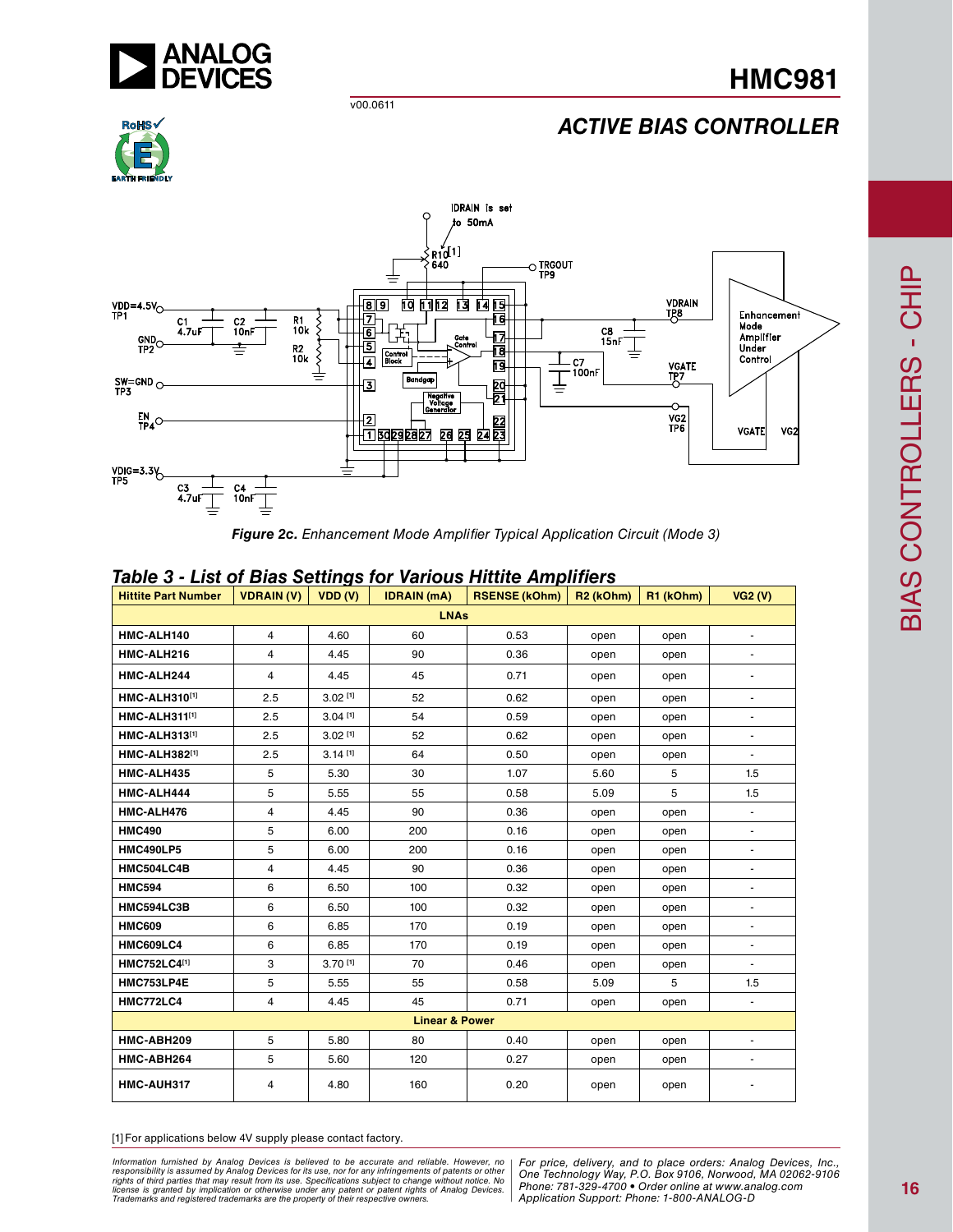



# *ACTIVE BIAS CONTROLLER*

# *Table 3 - List of Bias Settings for Various Hittite Amplifiers (Continued)*

| <b>Hittite Part Number</b> | <b>VDRAIN(V)</b> | VDD (V) | <b>IDRAIN</b> (mA)                     | <b>RSENSE (kOhm)</b> | R <sub>2</sub> (kOhm) | R1 (kOhm) | VG2(V)                   |
|----------------------------|------------------|---------|----------------------------------------|----------------------|-----------------------|-----------|--------------------------|
| HMC-AUH318                 | 4                | 4.80    | 160                                    | 0.20                 | open                  | open      |                          |
| HMC-AUH320                 | 4                | 4.65    | 130                                    | 0.25                 | open                  | open      | $\blacksquare$           |
| <b>HMC442</b>              | 5                | 5.43    | 85                                     | 0.38                 | open                  | open      | $\blacksquare$           |
| HMC442LC3B                 | 5                | 5.42    | 84                                     | 0.38                 | open                  | open      |                          |
| <b>HMC442LM1</b>           | 5                | 5.43    | 85                                     | 0.38                 | open                  | open      | $\blacksquare$           |
| <b>HMC499</b>              | 5                | 6.00    | 200                                    | 0.16                 | open                  | open      |                          |
| HMC499LC4                  | 5                | 6.00    | 200                                    | 0.16                 | open                  | open      |                          |
|                            |                  |         | <b>Wideband (Distributed)</b>          |                      |                       |           |                          |
| HMC-ALH482                 | 4                | 4.45    | 45                                     | 0.71                 | open                  | open      | $\blacksquare$           |
| HMC-AUH232                 | 5                | 5.90    | 180                                    | 0.18                 | 4.52                  | 5         | 1.5                      |
| HMC-AUH249                 | 5                | 6.00    | 200                                    | 0.16                 | 4.38                  | 5         | 1.5                      |
| HMC-AUH312                 | 8                | 8.60    | 60                                     | 0.53                 | 2.82                  | 5         | 1.8                      |
| <b>HMC460</b>              | 8                | 8.60    | 60                                     | 0.53                 | open                  | open      | $\overline{\phantom{a}}$ |
| <b>HMC460LC5</b>           | 8                | 8.75    | 75                                     | 0.43                 | open                  | open      |                          |
| <b>HMC463</b>              | 5                | 5.60    | 60                                     | 0.53                 | open                  | open      | $\blacksquare$           |
| <b>HMC463LH250</b>         | 5                | 5.60    | 60                                     | 0.53                 | open                  | open      |                          |
| <b>HMC463LP5</b>           | 5                | 5.60    | 60                                     | 0.53                 | open                  | open      | $\blacksquare$           |
| <b>HMC465</b>              | 8                | 8.80    | 160                                    | 0.20                 | 2.33                  | 5         | 1.5                      |
| <b>HMC465LP5</b>           | 8                | 8.80    | 160                                    | 0.20                 | 2.33                  | 5         | 1.5                      |
| <b>HMC562</b>              | 8                | 8.80    | 80                                     | 0.40                 | open                  | open      |                          |
| <b>HMC633</b>              | 5                | 5.90    | 180                                    | 0.18                 | open                  | open      | $\blacksquare$           |
| <b>HMC633LC4</b>           | 5                | 5.90    | 180                                    | 0.18                 | open                  | open      |                          |
| <b>HMC634</b>              | 5                | 5.90    | 180                                    | 0.18                 | open                  | open      | $\overline{\phantom{a}}$ |
| <b>HMC634LC4</b>           | 5                | 5.90    | 180                                    | 0.18                 | open                  | open      |                          |
| <b>HMC-930</b>             | 10               | 10.88   | 175                                    | 0.18                 | 3.95                  | 5         | 3.5                      |
|                            |                  |         | <b>Microwave &amp; Optical Drivers</b> |                      |                       |           |                          |
| <b>HMC870LC5</b>           | $\overline{7}$   | 7.83    | 165                                    | 0.19                 | open                  | open      | $\blacksquare$           |
| <b>HMC871LC5</b>           | 8                | 8.38    | 75                                     | 0.43                 | open                  | open      | $\overline{\phantom{a}}$ |

*Formation iurnished by Analog Devices is believed to be accurate and reliable. However, no Hor price, delivery, and to place orders: Analog Devices, In<br>roonsibility is assumed by Analog Devices for its use, nor for any pressult from its use. Specifications subject to change without notice. No*<br>ation or otherwise under any patent or patent rights of Analog Devices Phone: 781-329-4700 • Order online at ww *e* the property of their respective owners. **Application Support: Phone: 1-8** Information furnished by Analog Devices is believed to be accurate and reliable. However, no<br>responsibility is assumed by Analog Devices for its use, nor for any infringements of patents or other<br>rights of third parties th